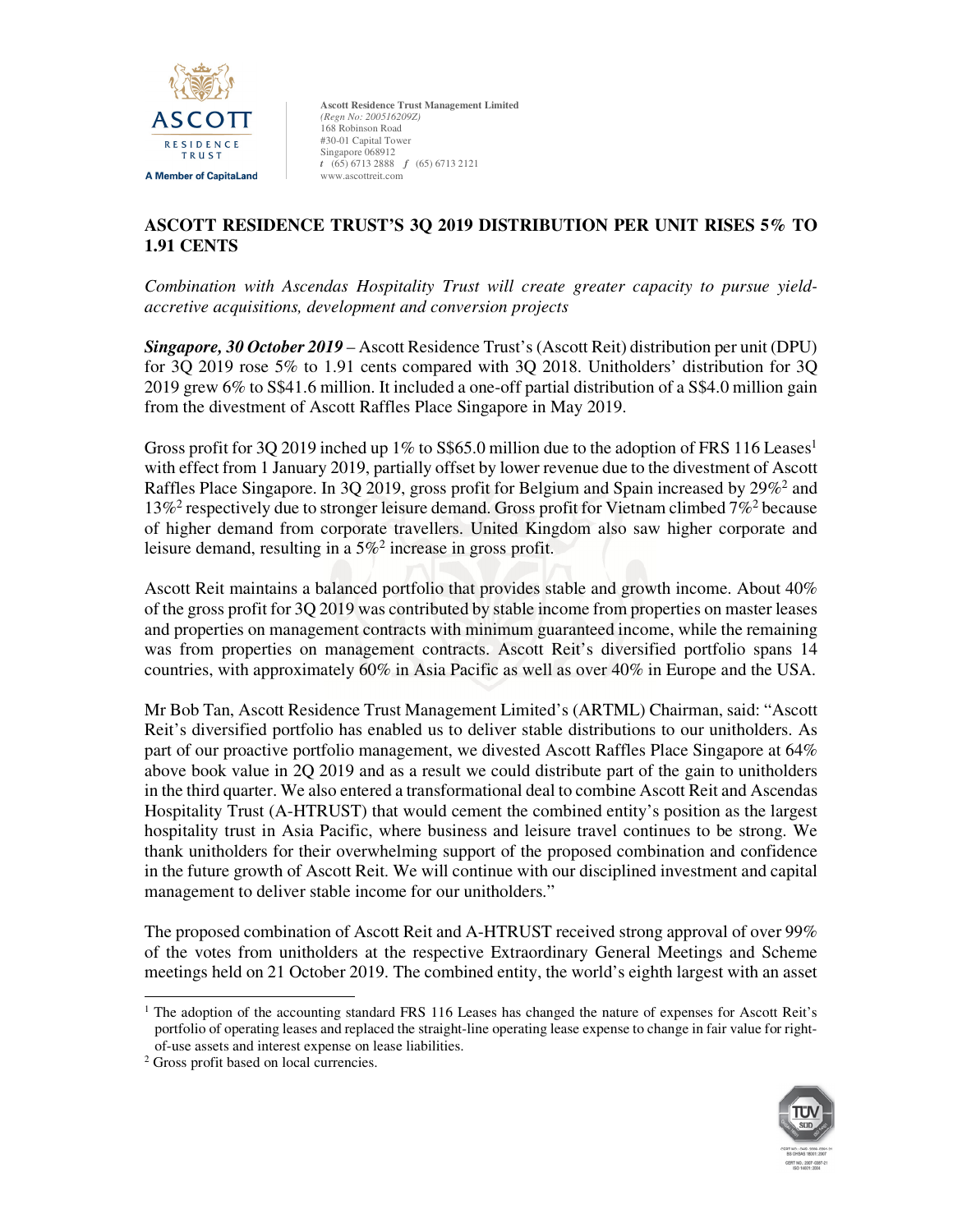

value of S\$7.6 billion<sup>3</sup>, will continue to be named Ascott Residence Trust. Subject to relevant approvals, the proposed combination is expected to complete by the end of 2019 and the new Ascott Reit-Business Trust stapled units under the combined entity are expected to begin trading on the Singapore Exchange on 2 January 2020.

Ms Beh Siew Kim, ARTML's Chief Executive Officer, added: "With a debt headroom of about S\$1.1 billion, we have the capacity to pursue yield-accretive acquisitions, development and conversion projects. Post-combination, we will continue to have the mandate to acquire lodging assets in any part of the world. Besides Asia Pacific, we will also keep a lookout for quality assets in Europe and the USA. lyf one-north Singapore, our maiden development project and coliving property, is on track to open in 2021. Post-completion of Ascott Reit's combination with A-HTRUST, we will review the combined portfolio to assess opportunities for asset enhancements to maximise returns."

Ascott Reit continues to adopt a prudent approach towards capital management, with 88% of its borrowings on fixed interest rates. Its gearing of 33% as at 30 September 2019 is well below the 45% gearing threshold set by the Monetary Authority of Singapore. Ascott Reit's average cost of debt was 2.1% per annum.

Leveraging the low interest rate environment, Ascott Reit issued a new tranche of perpetual securities at a lower fixed rate of 3.88% per annum, which was used to fund the redemption of the existing S\$150.0 million 5.00% perpetual securities at its first call date in October 2019. Ascott Reit's 'BBB' investment grade rating, affirmed by Fitch Ratings in August 2019, allowed Ascott Reit to tap various funding sources, gave debt investors credit assurance and enabled Ascott Reit to raise funds on favourable terms.

International tourist arrivals grew 4% in the first half of 2019<sup>4</sup>, with Asia Pacific recording a 6% increase<sup>4</sup>. For the rest of the year, growth in international tourist arrivals may moderate, on the back of ongoing trade tensions and soft economic indicators which are expected to weigh on business and consumer sentiment. On the supply front, the growth in new hotel room inventory is expected to outpace demand in some markets in the near term. The International Monetary Fund expects the global economy to grow  $3.0\%$  in 2019 and  $3.4\%$  in 2020<sup>5</sup>. For the second time this year, the US Federal Reserve has cut interest rates in September 2019 amid concerns about slowing global growth<sup>6</sup>.

<u>.</u>

<sup>&</sup>lt;sup>6</sup> "Federal Open Market Committee Meeting" (17-18 September 2019), Federal Reserve System.



<sup>&</sup>lt;sup>3</sup> Based on the combined total assets of Ascott Reit and A-HTRUST as at 31 March 2019.

<sup>&</sup>lt;sup>4</sup> "World Tourism Barometer" (9 September 2019), World Tourism Organization.

<sup>&</sup>lt;sup>5</sup> "World Economic Outlook" (October 2019), International Monetary Fund.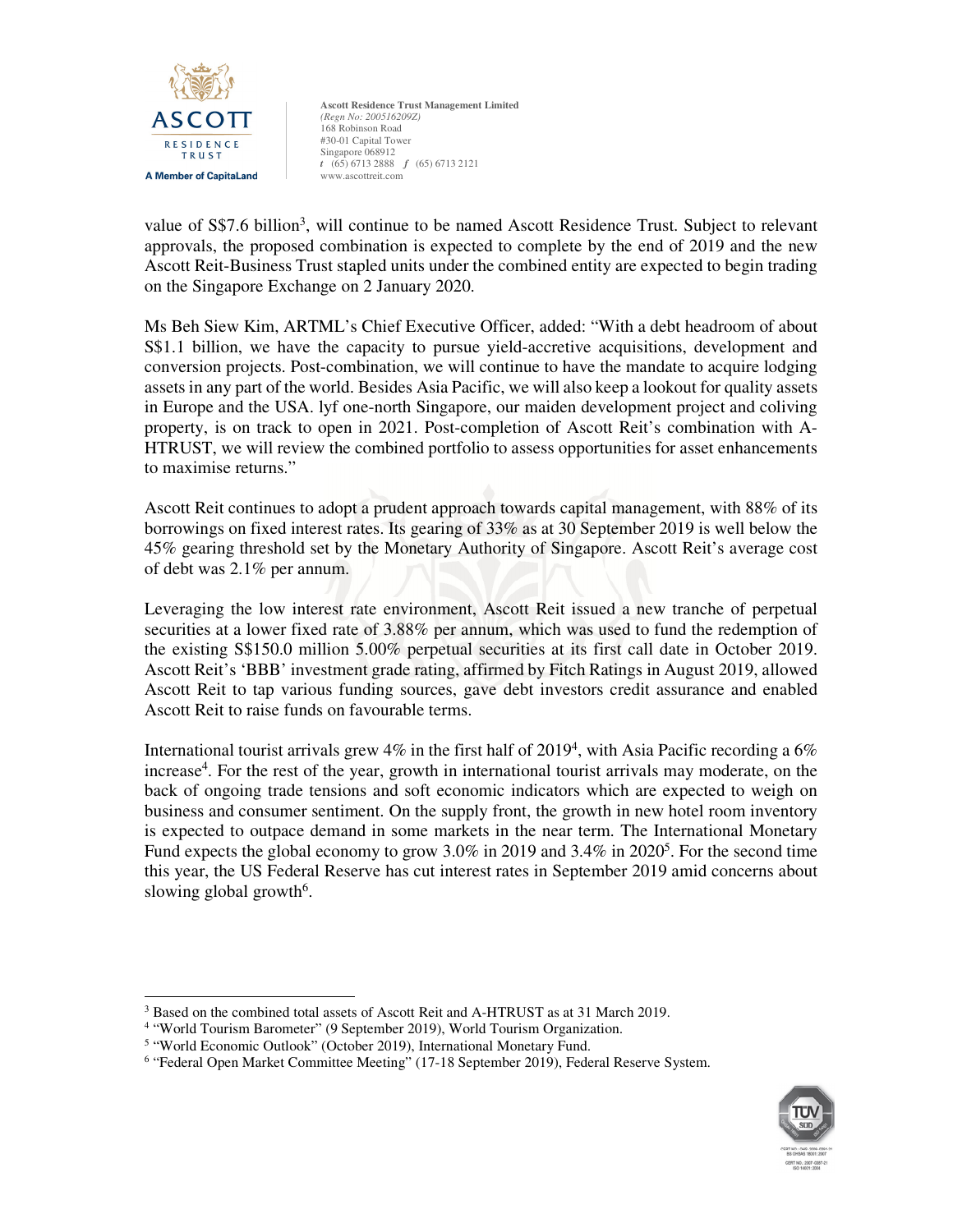

#### **Summary of Results**

#### **3Q 2019 vs. 3Q 2018**

|                                                  | 3Q 2019 | 30 2018 | Change $(\% )$ |
|--------------------------------------------------|---------|---------|----------------|
| Revenue $(S\$ million) <sup>(1)</sup>            | 132.4   | 134.5   | (2)            |
| Gross Profit (S\$ million) $(2)$                 | 65.0    | 64.2    |                |
| Unitholders' Distribution $(S\$ million) $(3)$   | 41.6    | 39.4    |                |
| <b>DPU</b> (S cents)                             | 1.91    | 1.82    |                |
| DPU (S cents) (adjusted for one-off items) $(5)$ | 1.73    | 1.72    |                |
| <b>Revenue Per Available Unit</b>                | 155     | 158     | (2)            |
| (RevPAU) S\$/day                                 |         |         |                |

### **YTD Sep 2019 vs. YTD Sep 2018**

| <b>YTD</b> Sep<br>2019 | <b>YTD Sep</b><br>2018 | Change $(\% )$ |
|------------------------|------------------------|----------------|
| 380.9                  | 377.8                  |                |
| 187.3                  | 176.0                  |                |
| 116.2                  | 108.3                  |                |
| 5.34                   | 5.01                   |                |
| 4.76                   | 4.66                   |                |
| 149                    | 147                    |                |
|                        |                        |                |

(1) Revenue for 3Q 2019 was lower by S\$2.1 million or 2% as compared to 3Q 2018 mainly due to the decrease in revenue of S\$2.3 million from the divestment of Ascott Raffles Place Singapore.

Revenue for YTD Sep 2019 increased by S\$3.1 million as compared to YTD Sep 2018. The increase in revenue was mainly due to higher revenue of S\$4.2 million from the existing properties and additional contribution of S\$2.2 million from the acquisition of Citadines Connect Sydney Airport, partially offset by the decrease in revenue of S\$3.3 million from the divestment of Ascott Raffles Place Singapore.

- (2) FRS 116 Leases is effective from 1 January 2019. The adoption of this standard changed the nature of expense for Ascott Reit's portfolio of operating leases and replaced the straightline operating lease expense to change in fair value for right-of-use assets and interest expense on lease liabilities. Gross profit (excluding FRS 116 impact) for 3Q 2019 and YTD Sep 2019 is S\$59.9 million and S\$171.9 million respectively.
- (3) Unitholders' distribution for 3Q 2019 included a one-off partial distribution of S\$4.0 million gain from the divestment of Ascott Raffles Place Singapore.

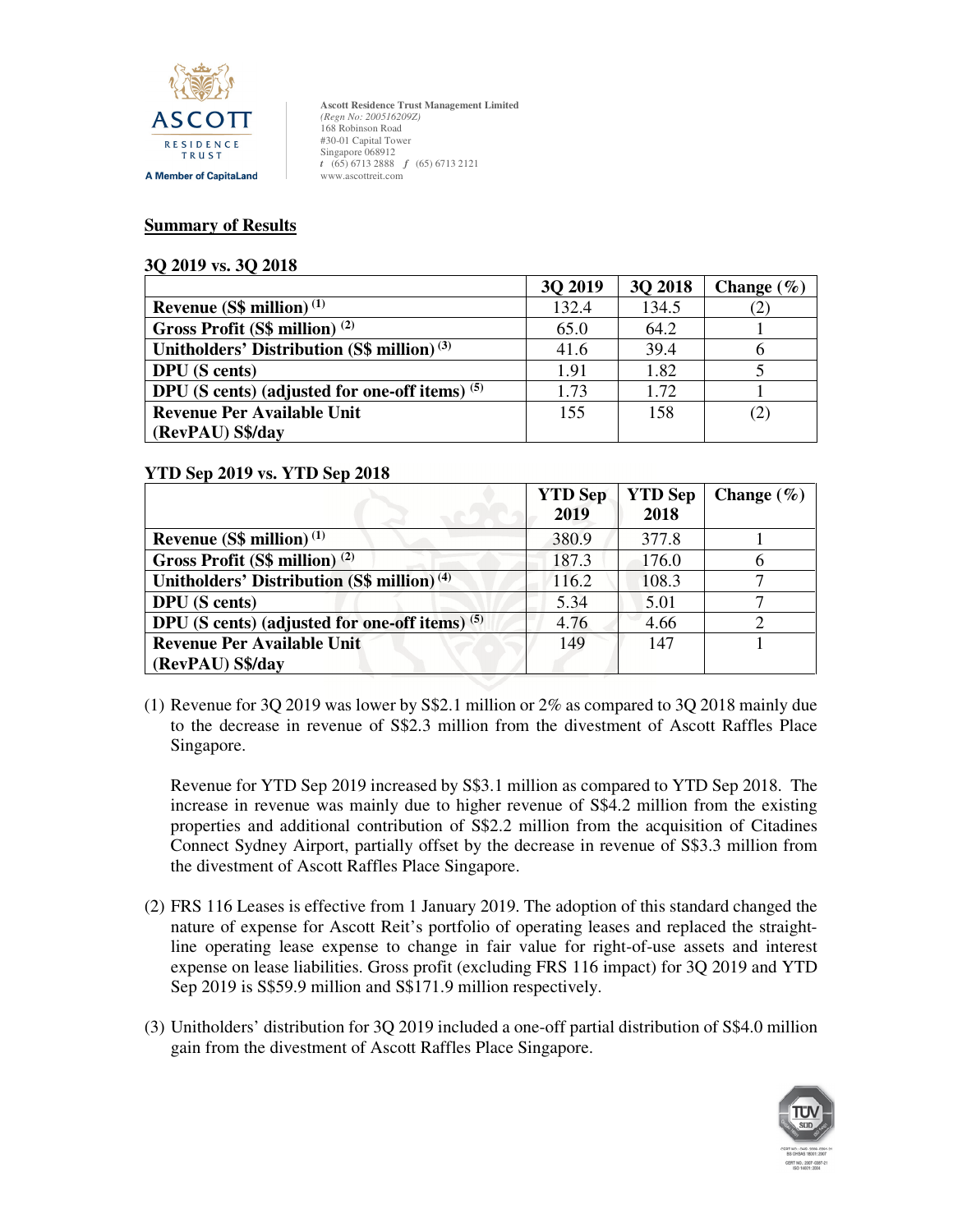

(4) Unitholders' distribution for YTD Sep 2019 included a realised exchange gain of S\$5.7 million arising from the repayment of foreign currency bank loans with the proceeds from the divestment of Ascott Raffles Place Singapore, and the partial distribution of divestment gain of S\$4.0 million.

Unitholders' distribution for YTD Sep 2018 included a realised exchange gain of S\$1.6 million arising from the receipt of divestment proceeds and repayment of foreign currency bank loans with the divestment proceeds.

(5) DPU for 3Q 2019 was adjusted to exclude the divestment gain (as mentioned above). DPU for 3Q 2018 was adjusted to exclude the contribution from Ascott Raffles Place Singapore.

DPU for YTD Sep 2019 was adjusted to exclude the divestment gain, realised exchange gain and contribution from Ascott Raffles Place Singapore. DPU for YTD Sep 2018 was adjusted to exclude the realised exchange gain and contribution from Ascott Raffles Place Singapore.

For Ascott Reit's 3Q 2019 financial statement and presentation, please visit www.ascottreit.com.

# **About Ascott Residence Trust**

Ascott Residence Trust (Ascott Reit) is Singapore's first and largest hospitality real estate investment trust with an asset value of S\$5.7 billion as at 30 September 2019. It was listed on the Singapore Exchange Securities Trading Limited (SGX-ST) since March 2006.

Ascott Reit was established with the objective of investing primarily in real estate and real estaterelated assets which are income-producing and which are used or predominantly used, as serviced residences, rental housing properties and other hospitality assets.

As at the date hereof, Ascott Reit's international portfolio comprises 74 properties with more than 11,700 units in 37 cities across 14 countries in the Asia Pacific, Europe and the United States of America.

Ascott Reit's properties are mostly operated under the Ascott, Citadines and Somerset brands. They are mainly located in key gateway cities such as Barcelona, Berlin, Brussels, Frankfurt, Guangzhou, Hanoi, Ho Chi Minh City, Jakarta, Kuala Lumpur, London, Manila, Melbourne, Munich, New York, Paris, Perth, Shanghai, Singapore and Tokyo.

Ascott Reit is managed by Ascott Residence Trust Management Limited, a wholly owned subsidiary of CapitaLand Limited, one of Asia's largest diversified real estate groups.

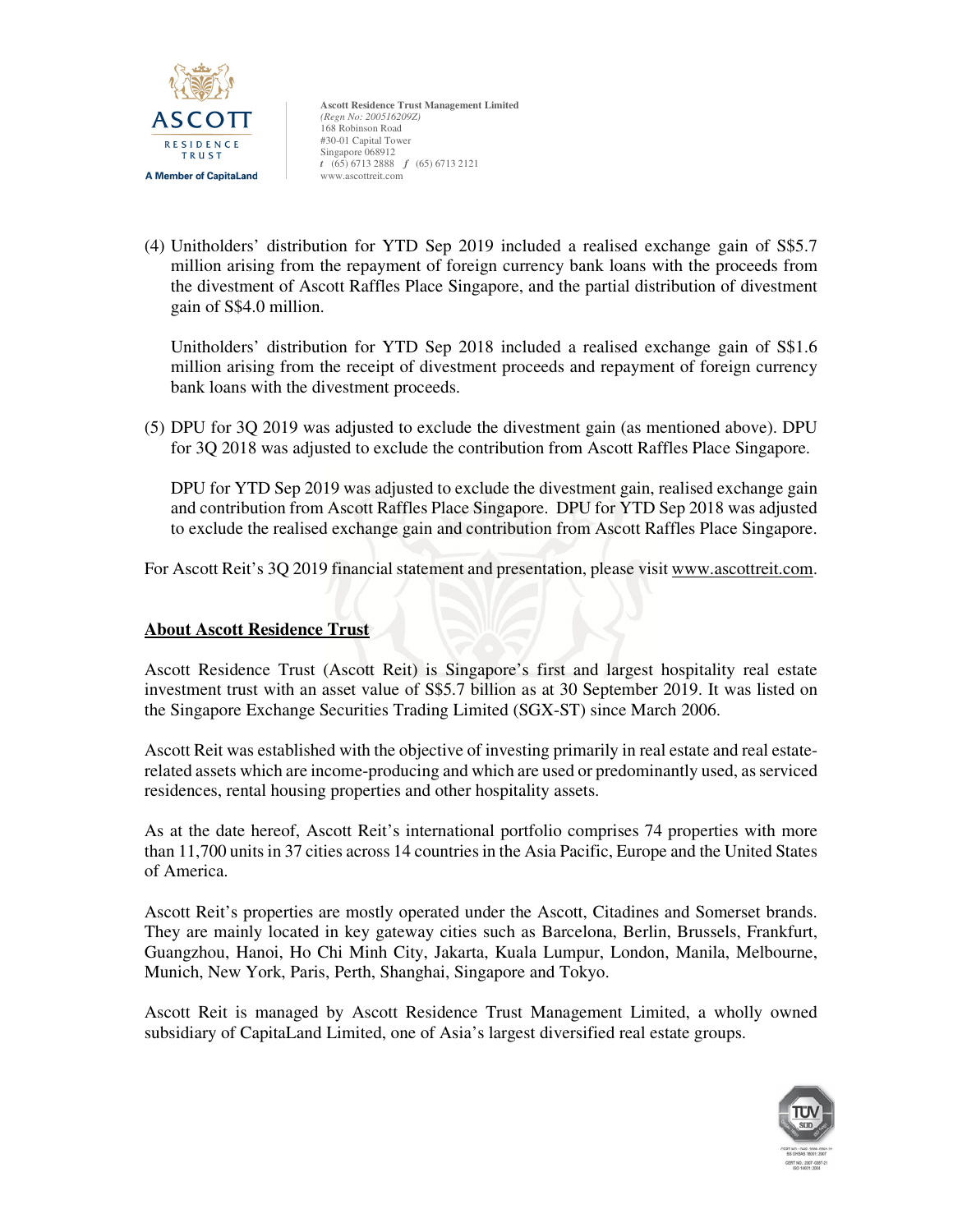

### **About CapitaLand Limited (www.capitaland.com)**

CapitaLand Limited (CapitaLand) is one of Asia's largest diversified real estate groups. Headquartered and listed in Singapore, it owns and manages a global portfolio worth S\$129.1 billion as at 30 June 2019. CapitaLand's portfolio spans across diversified real estate classes which includes commercial, retail; business park, industrial and logistics; integrated development, urban development; as well as lodging and residential. With a presence across more than 200 cities in over 30 countries, the Group focuses on Singapore and China as its core markets, while it continues to expand in markets such as India, Vietnam, Australia, Europe and the USA.

CapitaLand has one of the largest real estate investment management businesses globally. It manages eight listed real estate investment trusts (REITs) and business trusts as well as over 20 private funds. Since it pioneered REITs in Singapore with the listing of CapitaLand Mall Trust in 2002, CapitaLand's REITs and business trusts have expanded to include Ascendas Reit, CapitaLand Commercial Trust, Ascott Residence Trust, CapitaLand Retail China Trust, Ascendas India Trust, CapitaLand Malaysia Mall Trust and Ascendas Hospitality Trust.

## **Important Notice**

The value of units in Ascott Reit and the income derived from them may fall as well as rise. Units in Ascott Reit are not obligations of, deposits in, or guaranteed by Ascott Residence Trust Management Limited, the Manager of Ascott Reit (the "Manager") or any of its affiliates. An investment in the units in Ascott Reit is subject to investment risks, including the possible loss of the principal amount invested. The past performance of Ascott Reit is not necessarily indicative of its future performance.

This announcement may contain forward-looking statements that involve risks and uncertainties. Actual future performance, outcomes and results may differ materially from those expressed in forward-looking statements as a result of a number of risks, uncertainties and assumptions. Representative examples of these factors include (without limitation) general industry and economic conditions, interest rate trends, cost of capital and capital availability, competition from similar developments, shifts in expected levels of property rental income, changes in operating expenses, including employee wages, benefits and training, property expenses and governmental and public policy changes and the continued availability of financing in the amounts and the terms necessary to support future business. Investors are cautioned not to place undue reliance on these forward-looking statements, which are based on the current view of the Manager on future events.